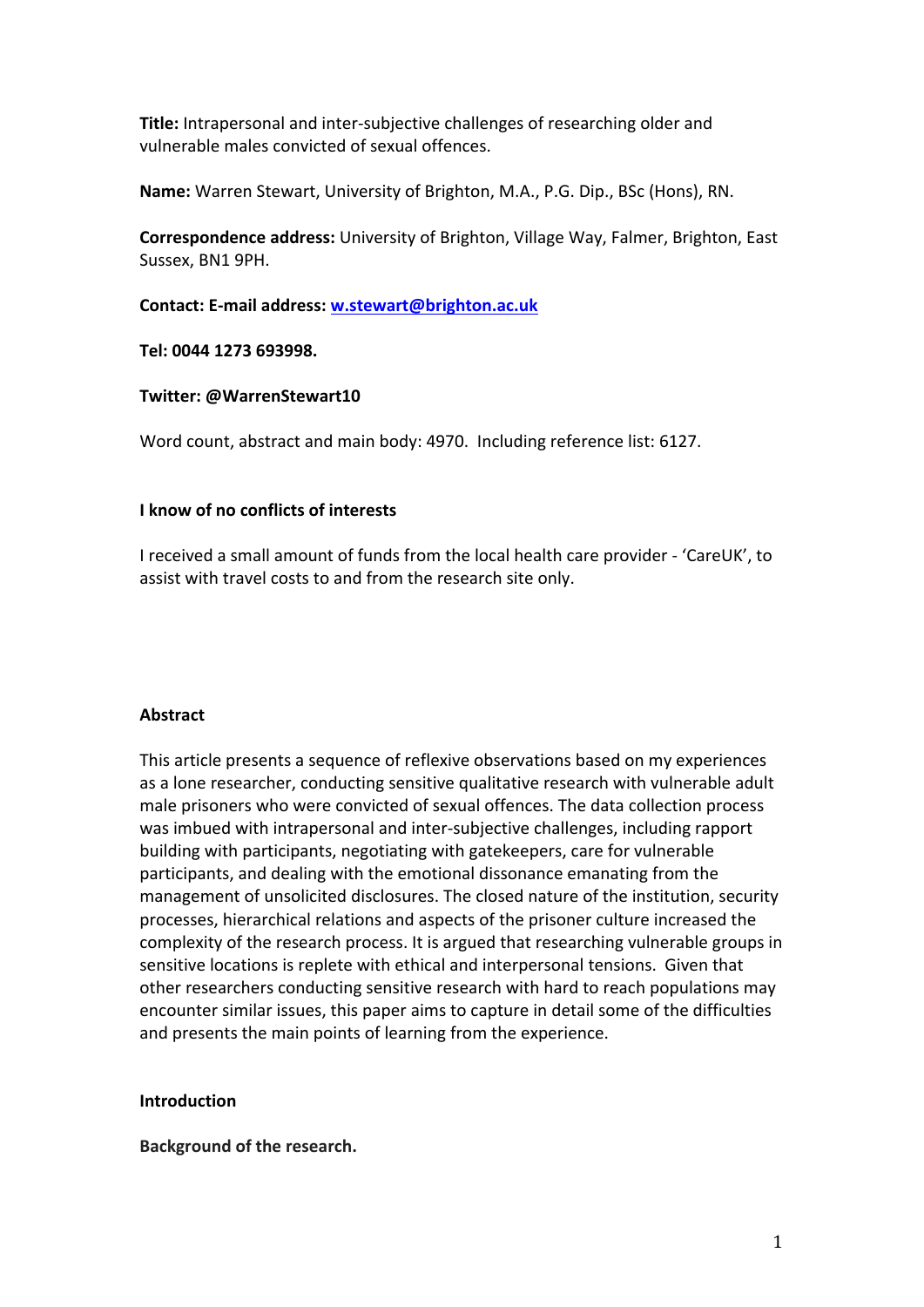The original study is based on an examination of peer care giving in a UK prison. Its primary aim was to analyze the participant's experience of giving and receiving peer care, in order to look for new ways to improve care within the environment. The working hypothesis is the provision of peer social care training and changes to local policies and practices may help to increase the sensitivity and competence of the local prisoner peer caregivers', thus improving vulnerable prisoners experience of receiving supportive care.

The motivation to promote peer care practices stems from my professional experiences as a nurse, nurse manager and project manager in criminal justice settings. My professional socialization was bound to affect my sense of neutrality in prison settings and needed to be processed when considering my relationship with the participants, the wider organization and the way I responded to situations in the field. My privileged status as an educated, middle-aged male, with knowledge of the prison system engendered a position of relative power even though I did not feel necessarily powerful; indeed, sometimes I felt quite vulnerable. These structural and biographic factors become significant in the context of maintaining a reflexive approach to data collection, dealing with ethical dilemmas and increasing the transparency of aspects of my status and position. This accords with the views of Gomes and Duarte (2018) who suggest that careful self-reflexive deliberation can help to increase the visibility of relational dynamics and ethical problems within research practices. Therefore, continuous reflexive consideration was afforded to my self-perception, aspects of impression management, and to how I was perceived and reacted to in the field.

The research site is a security category B prison; its main role is to provide specialist rehabilitation-training programs specifically for adult, male sex offenders. During the fieldwork I mainly interfaced with two socially distant groups, prison officers and adult male prisoners, occupying a liminal position, oscillating in the space between the populations. My appearance and language identified me as an outsider but due to my repertoire of occupational roles working in prisons, I was trusted to hold keys; I was therefore nearer to occupying a position of 'informed' outsider. Molding Nielson (2010: 307) affirms that uncertainty and insecurity is prevalent in ethnographic research because the participation of the researcher requires 'shifting social engagements in relation to which the researcher constantly has to guard and disguise information and positioning'. Several authors suggest that reflecting on the subjective pains of such experiences can yield useful analytic insights, (Jewkes 2011, Molding Nielson 2010, Yuen 2011).

Ethics applications were endorsed by the University of Brighton Research Ethics Panel at tier 2 and subsequently by the National Offender Management Service (NOMS). The governor of the research site approved the work and information was disseminated to the residential custody managers informing them of my research aims and presence.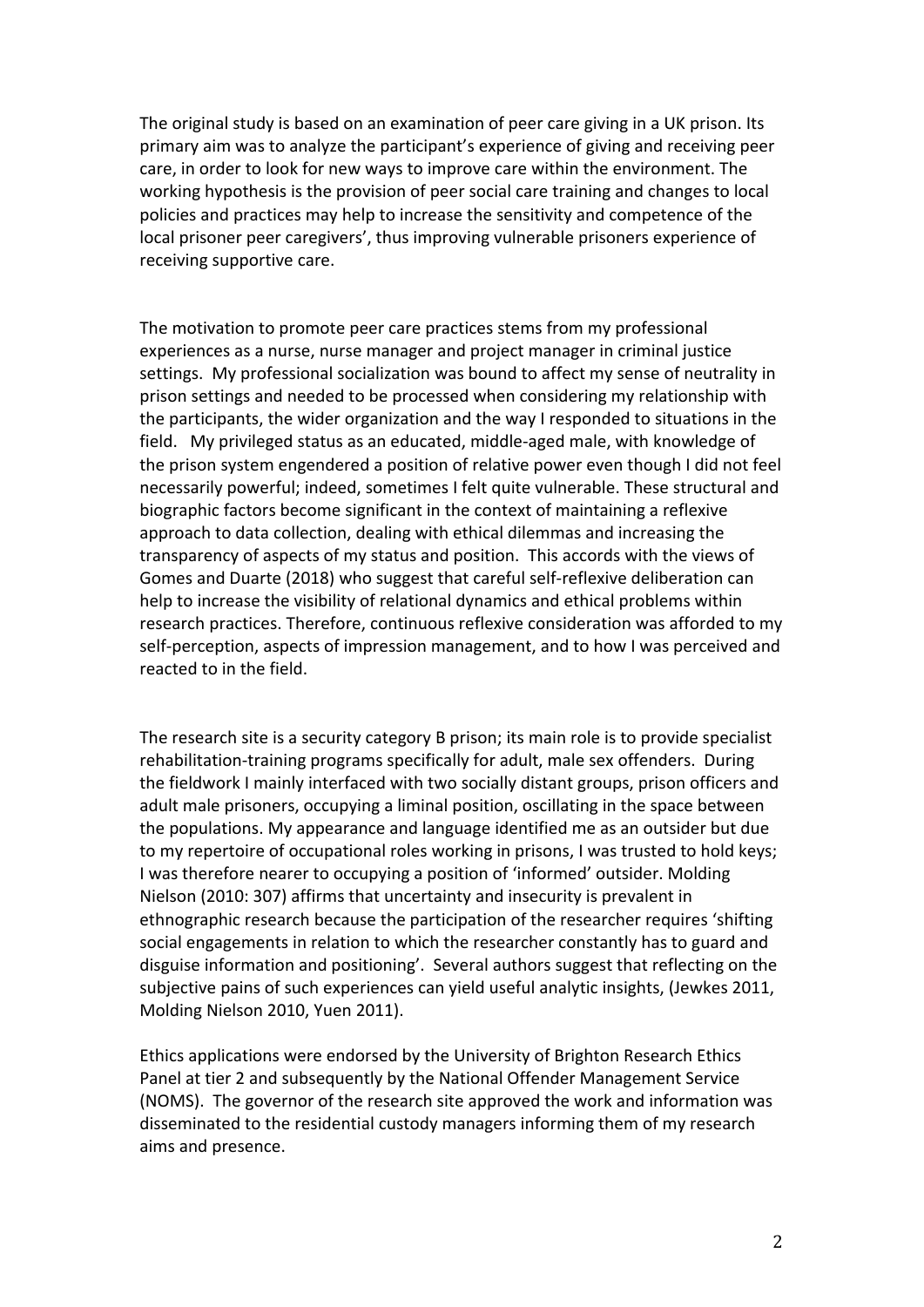## **The increasing need for adult social care in prisons.**

In 2019, the number of older prisoners in England and Wales increased to 13,620, comprising of 17% of the prison population, and making them the fastest growing sub-group of the prison demography (Ministry of Justice (MOJ), 2018). This is largely due to an ageing population, stricter sentencing and the pursuit historic sex offences (Prisons and Probation Ombudsman, 2017). Premature ageing amongst prisoners is due to a complex range of factors including socio-economic status, lifestyle choices, access to preventative health care and institutional stresses, (Aday and Krabill, 2013). Owing to the both importation of chronic disease and development of illnesses and disability while serving their sentences, prisoners are defined as old after the age of 50 (Turner and Peacock, 2017).

The older participants where aged between 60-93, they lived with multiple disadvantages incurred by problems adapting to incarceration at a later stage in their life-courses, disabilities, multiple long-term health conditions and the stigma associated with their historic offences. However, sensitivity should be shown to the heterogeneity of group as their social needs and levels of ability differed, for example, some were able to attend occupational activities, whereas others spent the majority of their time in their cells. Nationally, 46% of older prisoners are serving sentences for sexual offences (House of Lords, 2017).

The level and quality of formal adult social care in UK prisons has received criticism in recent years (O'Hara et al, 2015, Her Majesty's Inspectorate of Prisons (HMIP), 2018; HMIP (Scotland), 2019). Social care in prisons appears to fall short of the target of parity with community services, as set out in the Care Act (2014), (Tucker et al, 2018). Interestingly, the MOJ does not have a policy specifically relating to management of older and infirm prisoners, and regimes and environments remain undifferentiated by age and ability (Forsyth et al, 2019). However, providing preventative home-help style social support can promote social contact, help to increase well-being and save costs down-stream (Clark, Dyer and Horwood, 1998). Furthermore, it is reported, mostly by North American researchers, that many prisoners actively seek opportunities to engage in altruistic or generative activities, in order to enact transformative narratives (Collica, 2013; Cloyes, Rosenkranz and Wold, 2014; Stewart, 2018).

This article represents an exploration of some challenges faced while undertaking research within a population of vulnerable male sex offenders. The main features centre on the application of sensitive research methods, negotiating access with gatekeepers, care for vulnerable participants (and researchers), and the management of unexpected disclosures. The aim is to reflexively think through the sensitivity of the situations with a view to sharing my experience and subsequent learning*.*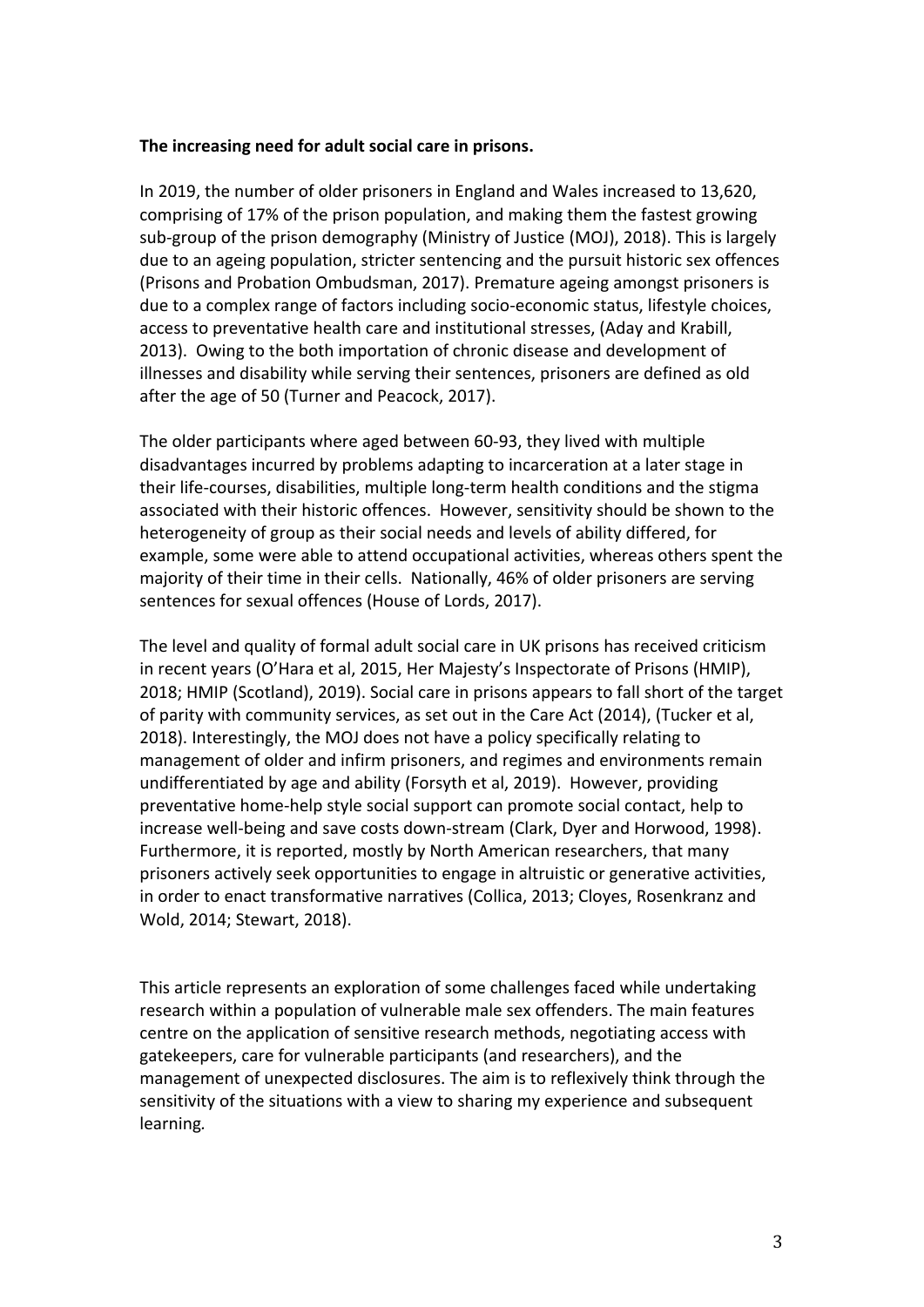#### **Older prisoners as vulnerable research participants**

In this section I discuss some of the factors that identify older and disabled male sex offenders as a particularly vulnerable sub-population. Researching vulnerable and marginalized people is associated with the concept of 'sensitive research'; this is often undertaken with 'hidden' or 'hard-to-reach' populations (Liamputtong, 2007). These groups of people are often 'the silent, the hidden, the deviant, the tabooed, the marginalized and hence invisible populations in society' (Stone, 2003: 149). Campbell (2002) suggests that sensitive research focuses on the difficult issues, such as abuse, trauma, illness, death and crime. Populations include people who are subordinated and stigmatised and can also include the caregivers of chronically unwell individuals. All of the above sources of vulnerability pertain to older adults in prisons. However, despite the conditions, there are various health promoting processes in the environment for example, the provision of onsite healthcare services and opportunities for social engagement.

By definition prisoners are vulnerable, however imprisoned sex offenders are deemed especially so (Riccardelli, 2014; Riccardelli & Spencer, 2014). Being categorized as a sex offender can subject one to hate, scorn and prosecution. Media representations often function as expressions of disdain and disgust for individuals with sex offending histories, (Tolson and Klein, 2015). Often sex offenders report experiences of stigmatization and isolation from their families and communities as a result of their labeled status. This can lead them to be distrustful of outsiders, including researchers. As a consequence, sex offenders are ordinarily extremely difficult to access for research, both in the community and in prisons (Blagden and Pemberton, 2010).

In male prisons, sex offenders are the most victimized group of prisoners (Riccardelli and Spencer, 2014). Researchers have used the expressions 'ultramasculine' (Sabo, Kupers and London, 2001) or 'hyper-masculine' (Jewkes, 2004) to describe the expression of masculinity within male prisons. Sabo, Kupers and London (2001: 6), suggest these forms of masculinity enable 'elite males to extend their influence and control over lesser-status males within inter-male dominance hierarchies'. This causes 'secondary exclusion' (Ievins and Crewe, 2014) which can serve to weaken support, increase their sense of ontological insecurity and, hence, increase their vulnerability to stress and other ill health. The above perspectives on older adulthood, frailty, disability, prison culture and vulnerability combine with public perceptions of sex offenders, to stigmatize and exclude this population. These factors serve to limit their visibility and accessibility and influences the level of trust with potential researchers.

#### **Sensitive research methods**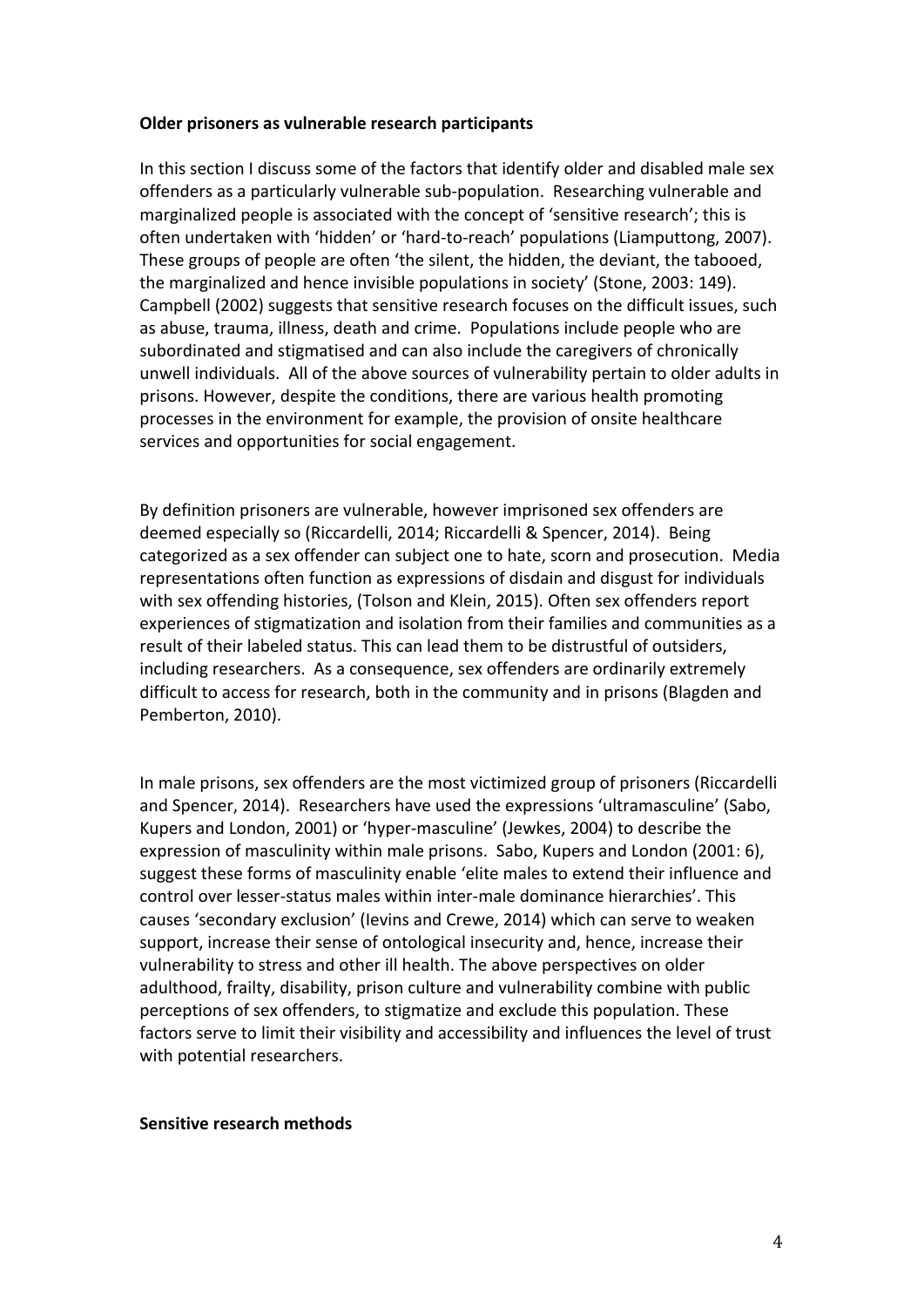When planning the research, I felt my professional experience as a prison nurse would equip me to deal with the rigors of the environment, and that elements of my professional socialization aligned to the sensibilities required for qualitative approaches. Qualitative methods can provide opportunities for researchers to form relationships with participants that gradually leads to the establishment of trust and rapport, and this can facilitate access to in-depth, 'backstage' understandings (Liamputtong, 2007). On this basis an ethnographic research plan was formulated with the aim of supporting methods that were adaptable to the dynamics of prison life, and responsive to serendipitous opportunities for data collection. Eventually data was collected in four residential areas but focused on two specific locations with higher concentrations of older prisoners.

The ethnography was conducted over a six-month period in 2018, covering all times and days of the working week. Ethnography is a popular methodology for researching deviant groups (Liamputtong, 2007), as it aims to 'get an in-depth understanding of how individuals in different sub-cultures make sense of their lived reality' (Hesse-Biber and Leavy, 2005: 230). Data was generated by observing the caregiver / care-receiver dyads in the course of their daily activities, supported with impressionistic field notes based on observed activity in the environment*.* The additional time spent at the research site helped me to build trust and off-set power differentials by increasing my familiarity with the various participants. Indeed, as suggested by Reeves (2010), 'credibility can be established through more frequent interactions between researchers and subjects.' For these reasons, ethnography is liked by researchers who wish to be close to their participants, in order to enable them to vocalize aspects of their lived experience.

Much time was spent simply hanging out near to the accommodation block office or in the canteen area, regularly explaining my role and purpose. On several occasions I chatted with the officers about whom they felt might be suitable to interview. I sensed I was being steered towards older prisoners who were perceived as being compliant or less discordant. Lee (1993) reports that the 'snowballing' sampling strategy is commonly used in the study of deviant populations. However, my approach transpired to be nearer to a 'convenience' sample based on who was available in the environment, benefiting from the 'word of mouth technique' described by Madriz (1995), as it is likely that my presence and work had become known within the closed community of the accommodation wing.

The observations were supported by semi-structured interviews, and the collation of other supplementary data, opportunistically gathered during the course of encounters and conversations. Interviews are considered to be valuable for 'accessing subjugated voices and getting at subjugated knowledge' (Hesse-Biber and Leavy, 2005). The participants were asked about their experience of communal living, the factors that enabled them to cope, the impact of the prison regime, their situated relationships and their experiences of giving and receiving care. The confidential nature of research may have enabled the participants to reveal their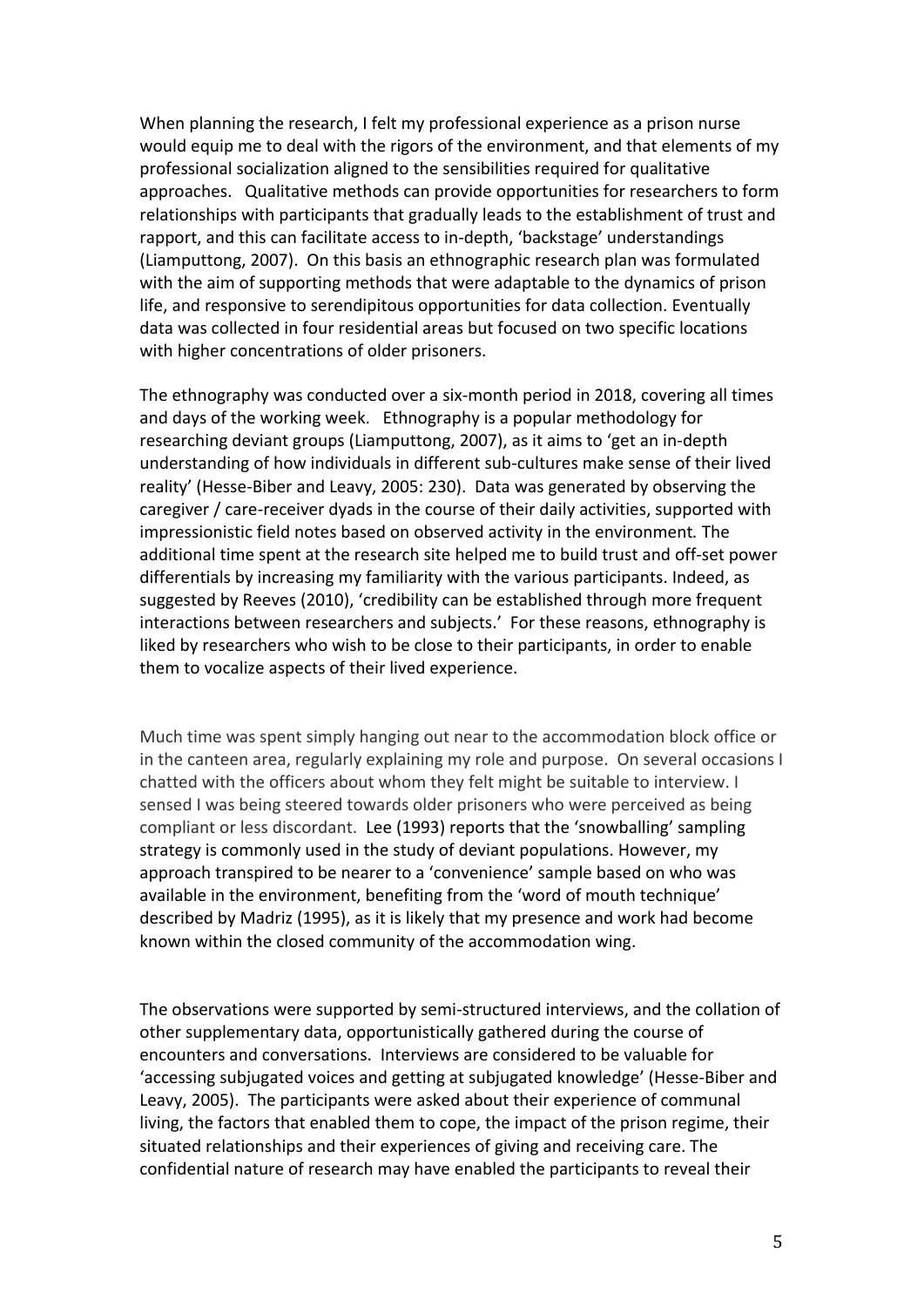concerns; other participants may have found it empowering or even therapeutic, (Rossetto, 2014). For convenience, privacy and to off-set asymmetric power relations, the interviews were conducted in the participant's cells, it is also likely that this is where the participants felt most comfortable (Herzog, 2005). The narratives gathered offered thick descriptions of their lived existence within the environment and of receiving care.

#### **Protection of vulnerable participants**

As a stigmatized and vulnerable population, the potential for psychological or emotional harm would appear to be high; indeed, almost every situation seemed to precipitate ethical tensions or dilemmas. I was highly conscious of not wanting to further stigmatize or 'other' the participants or incur reputational damage to the organisation. Dickson-Swift (2005: 21) suggests that 'Researchers undertaking research on sensitive topics need to be acutely aware of their ethical responsibilities'. For this reason, pursuing the aims of the research needed to be carefully balanced against the risks of negative consequences. Yet if services are to be developed to meet the needs of the population, engaging them in research would appear essential. Therefore, minimizing the risks to the participants became the issue. Retaining a continuously self-aware, reflexive practice (Guillemin and Gillam, 2004), was required to sensitively manage my behavior and ethical decision making.

Dialogic processes may prompt participants to revisit aspects of their lives that they may have previously suppressed. Furthermore, in-depth discussions may also give rise to new self-knowledge with the potential for adverse psychological impacts. It was therefore imperative to take all necessary steps to alleviate concern before, during and after the data collection process. To assist with these issues a 'safeguarding action plan' was devised in addition to the participant information sheet, this was designed to reassure gatekeepers and from a more practical perspective, to signpost participants to local sources of emotional support in the event of immediate or post involvement distress.

Gaining consent also required a skilled and sensitive approach. The participants were informed that there may be circumstances in which confidentiality could not be guaranteed, specifically where a risk to the safety of the participants or exploitation might be identified. I could not be certain that all of the individuals I encountered possessed the level of mental capacity needed to comply with the principle of informed consent, in these instances I did not proceed with the interviews. Perhaps unsurprising I heard nothing to suggest any of the participants expressed postinterview stresses. Furthermore, there was no need to breach confidentiality, although on one occasion I became concerned about the resilience levels of one of the peer care givers and took steps to engage senior staff in order to provide support*.* In a separate incident, a peer care giver disclosed a breach of policy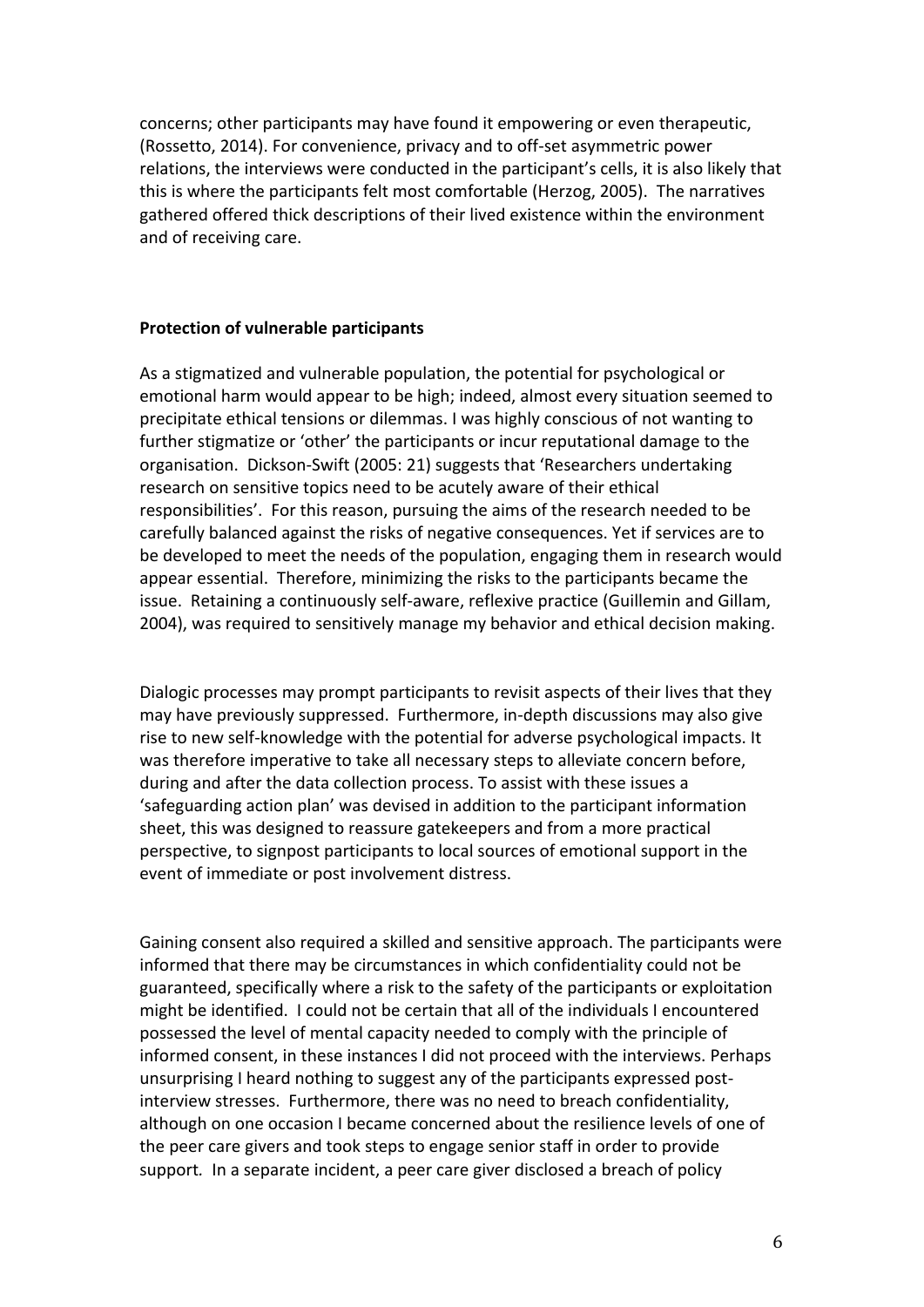guidance in relation to the difference between personal and intimate care, this was discussed and later used as a point of learning with his colleagues. My exit from the environment was anticipated in advance, and I was able to wind down my relationships with most of the participants.

## **Negotiating access**

According to MacDougall and Fudge (2001), researchers working with vulnerable groups employ a combination of methods to gain access to hard to reach populations. By operating through my professional networks and conducting a sequence of preliminary visits, I was able to gain support for the study. Once access to the site was achieved, I was helped to develop other working relationships. However, I found the landscape to be changeable as two highly supportive gatekeepers left the organization in quick succession, leaving the study in a rather precarious position. Other prison researchers have highlighted the anxieties associated with losing access to research sites, illustrating the fragility of conducting research in prisons (Liebling and Stanko, 2001). As the new gatekeepers did not share my professional frame of reference, it is likely that their perceptions on the value of the research differed from my own.

My initial expectations of working through a single gatekeeper transpired to be unrealistic as I found I needed to negotiate with numerous gatekeepers, occupying different levels within staff hierarchy. These included officers, operational managers and prominent informal figures in the research population. This is consistent with the views of Mulhall (2003) who acknowledges that once initial access is gained, informally situated gatekeepers also need to be engaged before other participants will fully contribute. Tewksbury and Gagne, (2001: 78) suggest that working with 'a visible and respected individual who holds a position of authority, high respect, or leadership' can help as a bridge between the researcher and individual or groups of participants. Early in the research process I met with an officer designated as a Disability Liaison Officer, with responsibility for helping to manage the peer care givers. He appeared to be well known and respected by the participants. Reeves (2010: 324) suggests that such informal gatekeepers 'are not necessarily in structural positions to exercise control, but rather influence others through the strength of their personality and character'. It is difficult to estimate the extent of the influence he was able to exert but he did introduce me to several participants, and it is likely that others may have seen us walking and talking together.

Orlitz (2004), developed a framework ranging from 'external' to 'internal' gatekeepers, and this was useful as a means of helping me to track relational engagement with gatekeepers. As the research process evolved my experience could be more correctly described using the categories 'informal' and 'formal' gatekeepers (Reeves, 2010). Both perspectives fit my experience and helped me to reflect on the specific challenges associated accessing the areas within the site and gaining trust.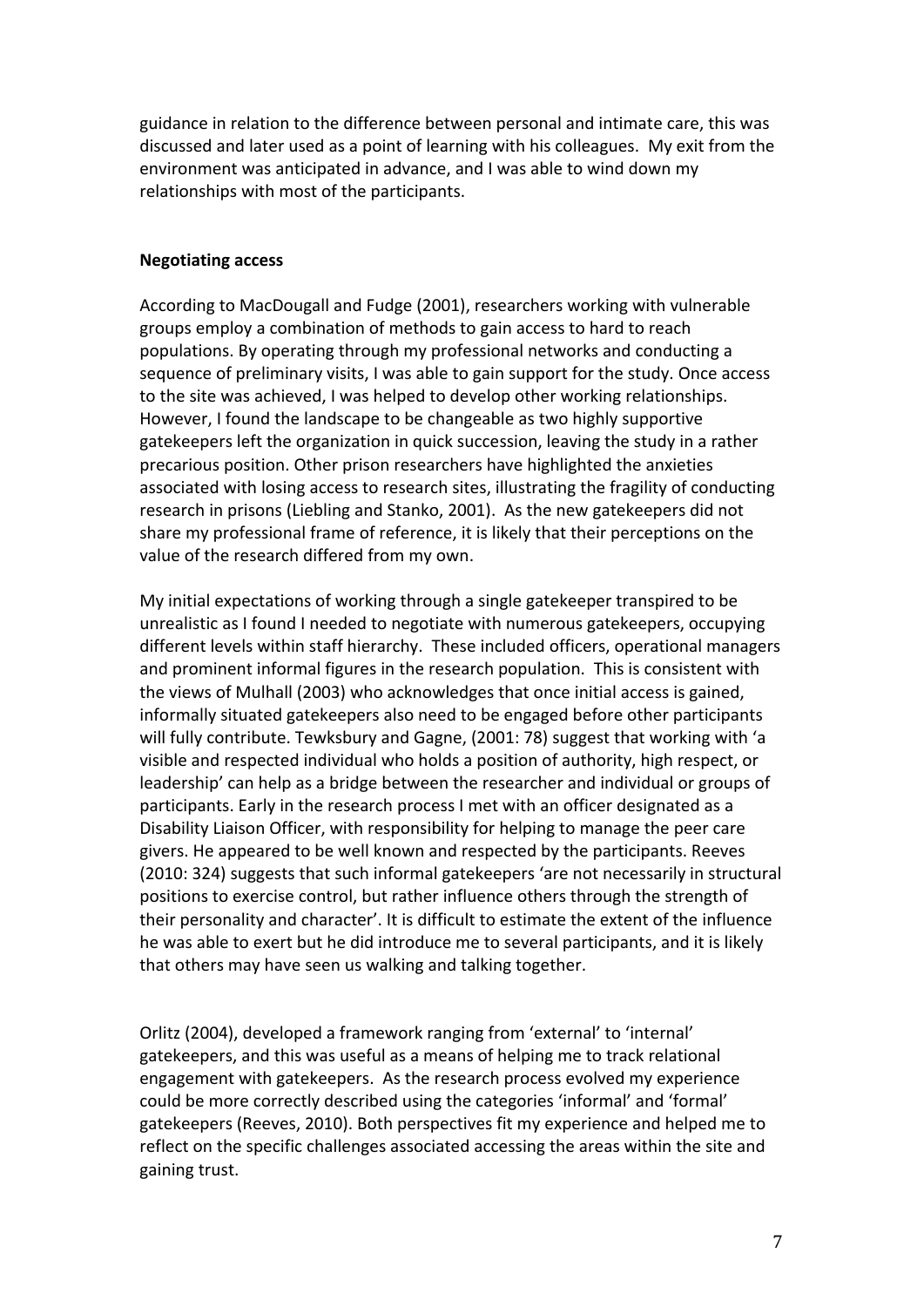The level of environmental stimulation was generally low; therefore, the opportunity to be heard by someone new and independent may have appealed to the participants. Moreover Liamputtong (2007: 196) states, 'Stigmatized individuals, like registered sex offenders and their family members, desire to be heard and have opportunities to tell their stories'. It is also possible that they may have valued the opportunity to off-load personal stresses. I felt able to draw on aspects of my professional socialisation, such as, perspective taking, empathic listening, tolerance for ambiguity and emotional sensitivity, in order to listen actively and demonstrate interested in the participant's experiences. As a middle-aged male with knowledge of the prison culture and system, it is possible that I was accepted as a knowledgeable other, or someone who could be trusted to listen. Ultimately only one older and disabled prisoner declined to be interviewed, citing not wishing to talk out of line in relation to the work of his peers, speaking to the strength of relationships within the closed community.

### **Dealing with unsolicited disclosure**

Initially, I felt that a helpful method of gaining trust was to express a position of not wanting to encroach on sensitive historical social matters by asking questions in relation to the participant's offences. I reasoned the participants might be highly sensitized to such matters and that this could engender resistance to data collection. I began each interview with words to the effect of*, "Issues relating to your index offence and sentence are of no relevance to the research".* However, as Daly (1992) suggests, the inherent power imbalance between researchers and research participants may result in unplanned disclosures of intimate information. In my experience comments related to details of their index offence, aspects of their lifestyle, or reflections on their previous identities. For example, some of the more innocuous statements were … (participant discloses his offence), followed by… "I thought we'd better get that out of the way", or more indirectly… "It was all about me, I thought I could get away with anything". On other occasions I was taken-aback by the casual manner with which their crimes were discussed, as well as by the offences.

I heard the linguistic trope, *'I know you've heard this before, but I shouldn't be here'*, sometimes more than once per interview. Two of the participants claimed their charges were the result of jealous family members whose agenda was financially motivated. These could have been 'neutralisations' (Sykes and Matza, 1956), 'cognitive distortion' (Maruna and Mann, 2006), part of a narrative of denial or an attempt to construct and project a more acceptable, trustworthy identity. The narrative was also visible within the family photographs and artifacts that I observed in their cells. The participants were clearly concerned about their moral status and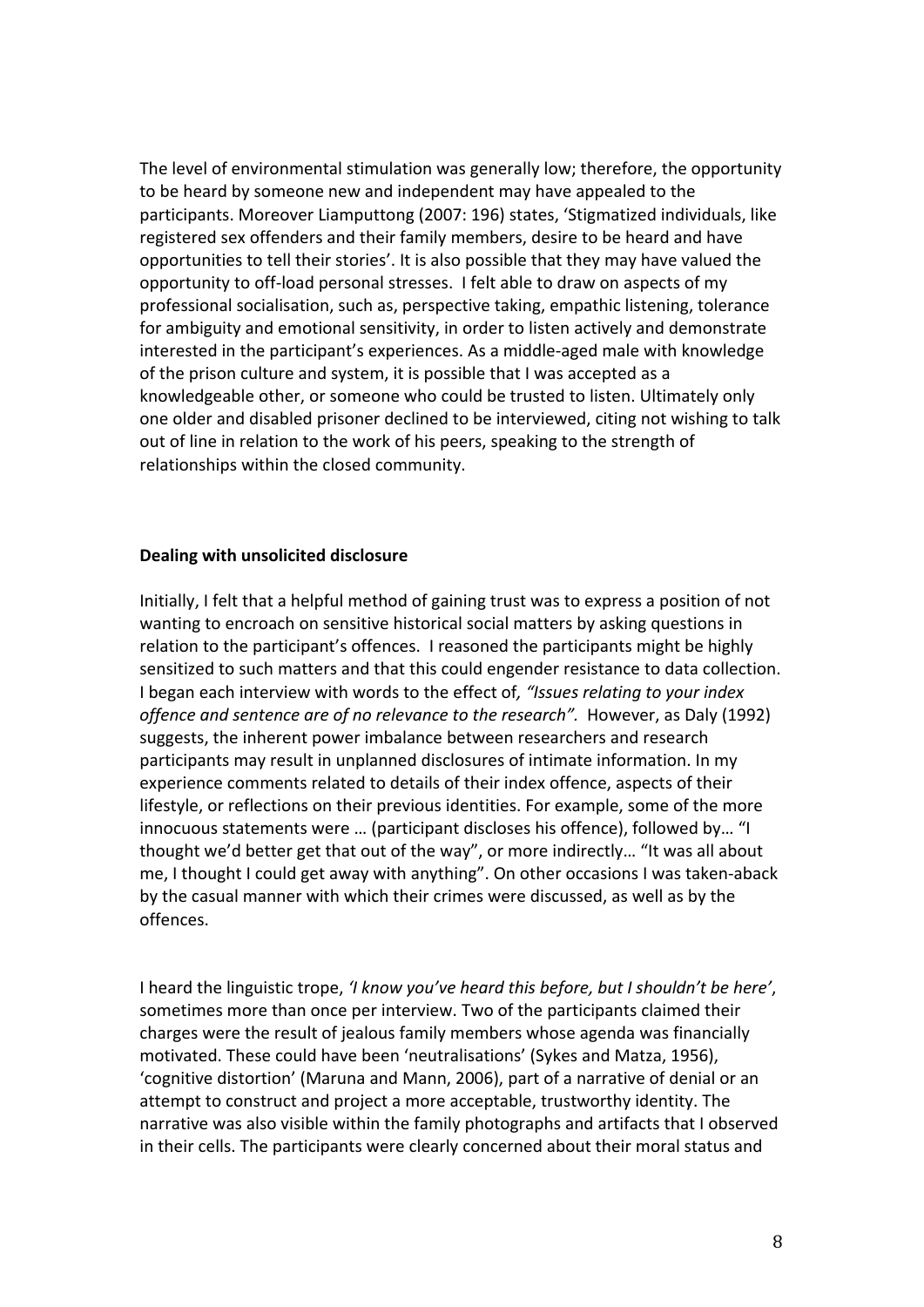attempted to manage how their peers and visitors to the community would perceive them.

There were occasions when aspects of my biographic history overlapped with those of the participants. For example, one of the participants came from a geographic area where I had once lived; it is an area where I continue to enjoy social connections, some of whom have young families. The participant described cycling around the area as a leisure activity which I imagined as potentially predatory behavior. I wanted the participant to trust me and went along with his generally jolly demeanor as a way of developing rapport and extracting data, although by laughing along with him, it was as if I was validating him as a person and thus condoning his deviant activity. I did not want to judge the participant, indeed he seemed too aged and frail to pose a risk. However, simultaneously there was something about the situation that left me with discordant emotions. I experienced an internal dissonance of knowing my responsibility to preserve confidentiality, while craving to make the risks known.

Informal or friendly behaviours from sex offenders can be perceived as attempts to manipulative or groom researchers, resulting in diminished inclinations to trust offenders' stories' (Klein, Bailey and Sample, 2018). Exposure to this kind of interpersonal versatility unsettled my preferred disposition of trying to remain objective. Pertinently Farrenkopf states, 'Beyond disgust, researchers also experience anger at subjects for a variety of reasons', (1992: 213). I was not so much angered, experiencing something nearer to incredulity. I was conscious of the need control internal emotions as I believed these might be given away in my reactive, external body language.

#### **Maintaining researcher resilience.**

Researchers undertaking sensitive research may be affected by the social stigma of the population or research area. This process was referred to as courtesy stigma (Goffman, 1963), or more recently as 'stigma contagion' (Kirby and Corzine 1981: 3). On some occasions I have felt the need to distance myself from the research by explaining that at least initially, I did not know that all of the participants would be convicted sex offenders. I feared that people might make assumptions that researcher's who hang around with those types of people, are 'those types.' In such situations, researchers can become vulnerable to social stigmatization based on the notion of 'guilt by association', (Miller and Tewksbury, 2001: 206).

Researchers have discussed how the process of conducting research on sensitive issues has affected them personally, (Cowburn, 2007). As the narratives that researchers obtain may relate to suffering or injustices, researchers undertaking sensitive research must make judgments on the impact of their research, not only on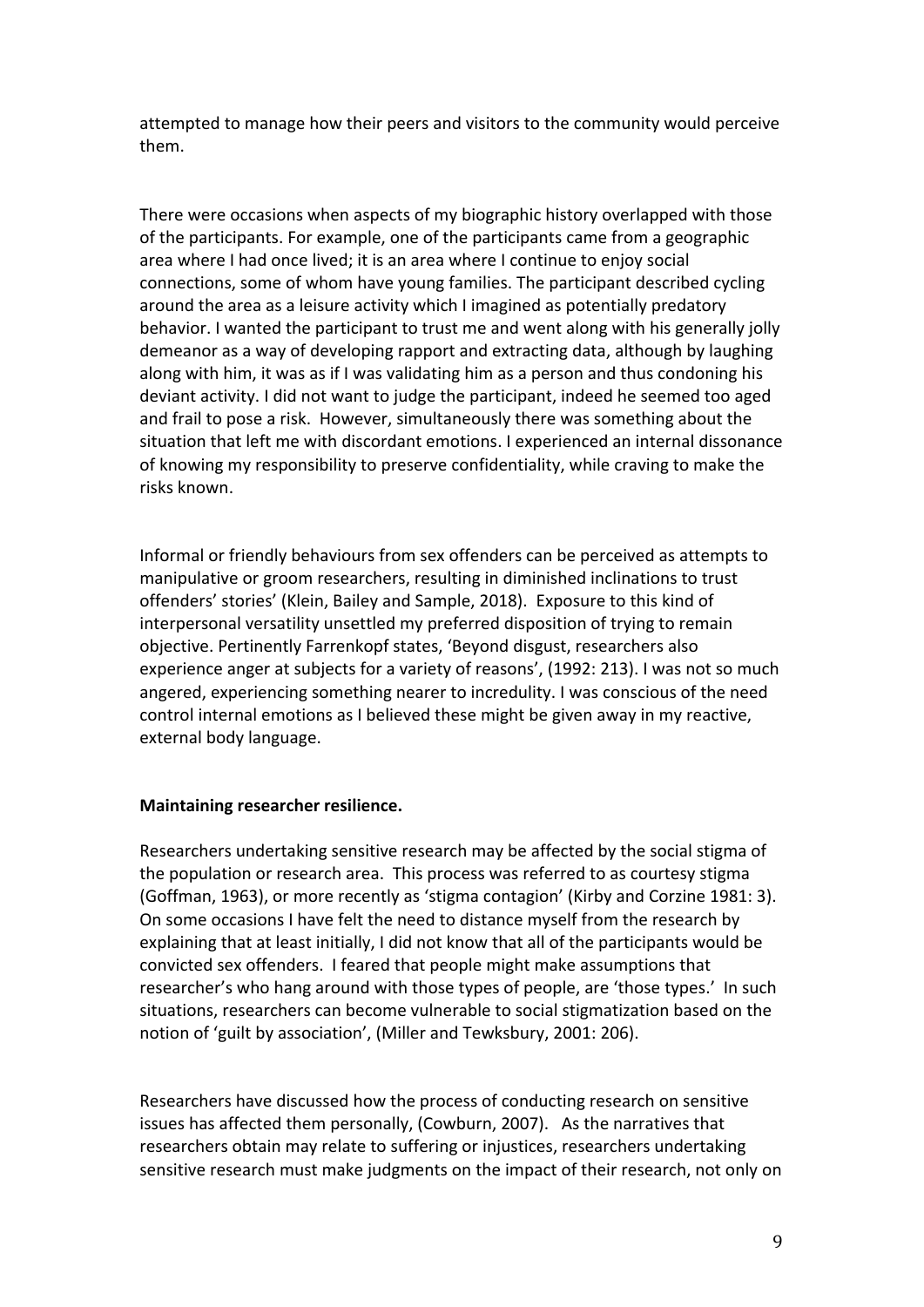the participants but also on themselves. Morse and Mitcham, (1997: 650) describe 'compathy phenomenon' as the 'acquisition of distress and/or psychological symptoms by an apparently healthy individual following contact with the distress of another'.

Based on Goffman's methods of institutional adaptation, Cowburn (2007) learned to adopt a combination of processes to mediate the intra-personal effects of researching in prisons with men convicted of sexual offences, concluding that 'playing it cool' is often the best option. As a lone researcher with professional experience in the field, I did not anticipate any kind of reaction or trauma from the interactions, yet some feelings of emotional discomfort remained available to me over the longer term. I was able to adopt an in-the-moment strategy of suspending judgment, then reflecting on the reasons for my emotional labour at a later opportunity. Reflecting and writing about the issues helped to process the issues.

## **Discussion.**

This article discusses some of the experiences associated with accessing and undertaking sensitive research with a particularly stigmatized section of the prison population. It discusses the outcomes of inter-subjective encounters and intrapersonal conflicts in order to highlight of areas of learning, and this may assist researchers in similarly discrete areas, with similarly excluded populations. I felt my biographic experience as a prison nurse would equip me to deal with the rigors of the environment, and that elements of my professional socialization aligned to the sensibilities required for qualitative approaches. Attention to the reactions of others and noticing internal drives such as emotional dissonance, served as a prompt to adjust aspects of my situated behaviour and for subsequent reflection. The need for a sensitive methodological approach, attention to relationships with gatekeepers, coping with interactions with participants are identified as challenges for neophyte prison researchers.

People who commit sexual offences are rejected and discriminated against; the stigma permeates all aspects of their social life. This is experienced more acutely in prisons owing to expressions of masculinity within the prisoner culture; this stigma can lead to increased suspicions and impact on their willingness to engage with researchers. Therefore, a connection has been made between the public vilification of sexual offenders and the need for increased ethical, methodological and relational sensitivity. Temporal factors associated with a qualitative methodological strategy facilitated more time in the environment, increasing my familiarity with the participants and it is felt that this helped to off-set power differentials. Structural factors such as gender, age and a shared knowledge of prison social life appear to have contributed towards productive relationships. It is also recommended that a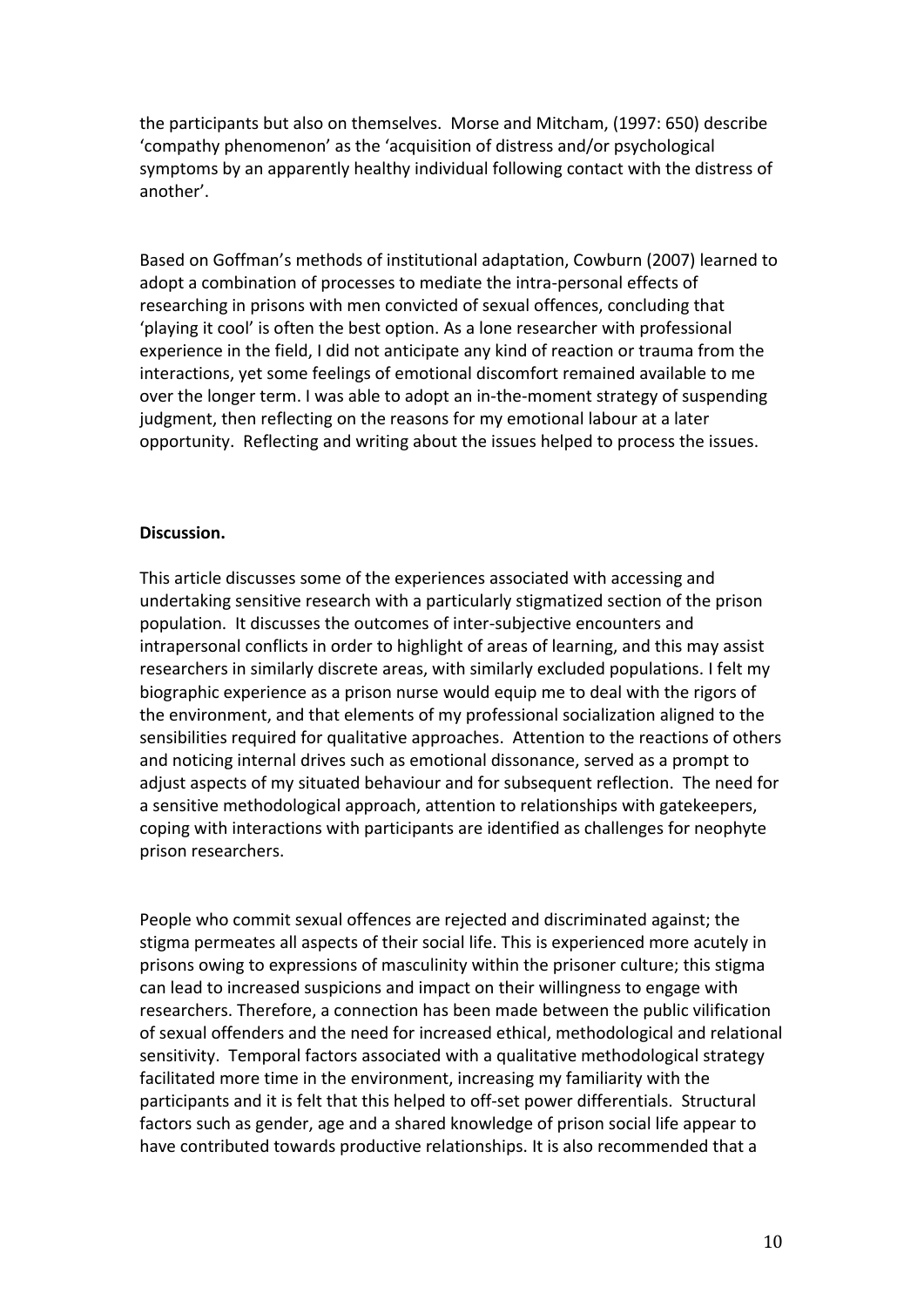safeguarding action plan can increase the confidence of participants and key people in the field.

Gatekeepers can help or hinder research depending on their views on the research, they therefore occupy a position of power in terms of overall viability of research. It became evident that the quality of relationships with gatekeepers at all levels, was fundamental to being able to perform the research and consequently the populations I could access. Mapping and reflecting on the process of engagement with formal and informal gatekeepers is identified as a valuable investment of time and can assist with the longer-term stability of the work. These processes were supported by simple frameworks by Orlitz (2004) and Reeves (2010).

Developing trust and rapport with participants risks problems such as unwanted selfdisclosures, and these can need to be processed. My fallback position was to actively avoid probing whenever I sensed any kind of resistance, although there were times when not knowing their offence felt like the elephant in the room. I sensed curiosity about the participants reasons for being imprisoned for interpersonal reasons, that is, at face value they seemed like decent human beings, or for methodological reasons, such as, factors that might influence bonding within the care giver / care-receiver dyads. I had not anticipated disclosures relating to offending, more to the point, I had not expected to be temporarily confounded by such disclosures.

The motivation for their disclosures may be subjective and vary from person to person; one assumes that such disclosures must have somehow met an intrinsic need. It is possible that the confidential nature of research may have enabled the participants to reveal their concerns; or some participants may have felt it helped them better understand their situations. Alternatively, the disclosures may have been driven by a desire to shock or to destabilize relational dynamics, perhaps due to a narcissistic personality trait or through some other form of intra-psychic gain found in eliciting reactions in others. The participants wanted to talk about their offences as it led to their incarceration, which subsequently constrained their ability to exercise choice and limited their ability to access to care. Moreover, their stigmatized existence served to destabilize their sense of ontological security, adding to social and mental pressures, and affecting their health. Therefore, although I initially sought to avoid this information, I learned it was difficult to do so, and, their offending histories were relevant to their current situations.

It would have been difficult to have remained emotionally detached from the level of vulnerability I encountered. When feeling sympathy Rossetto (2014) advises researchers to remember their role as, 'listener, learner, observer, not as counselor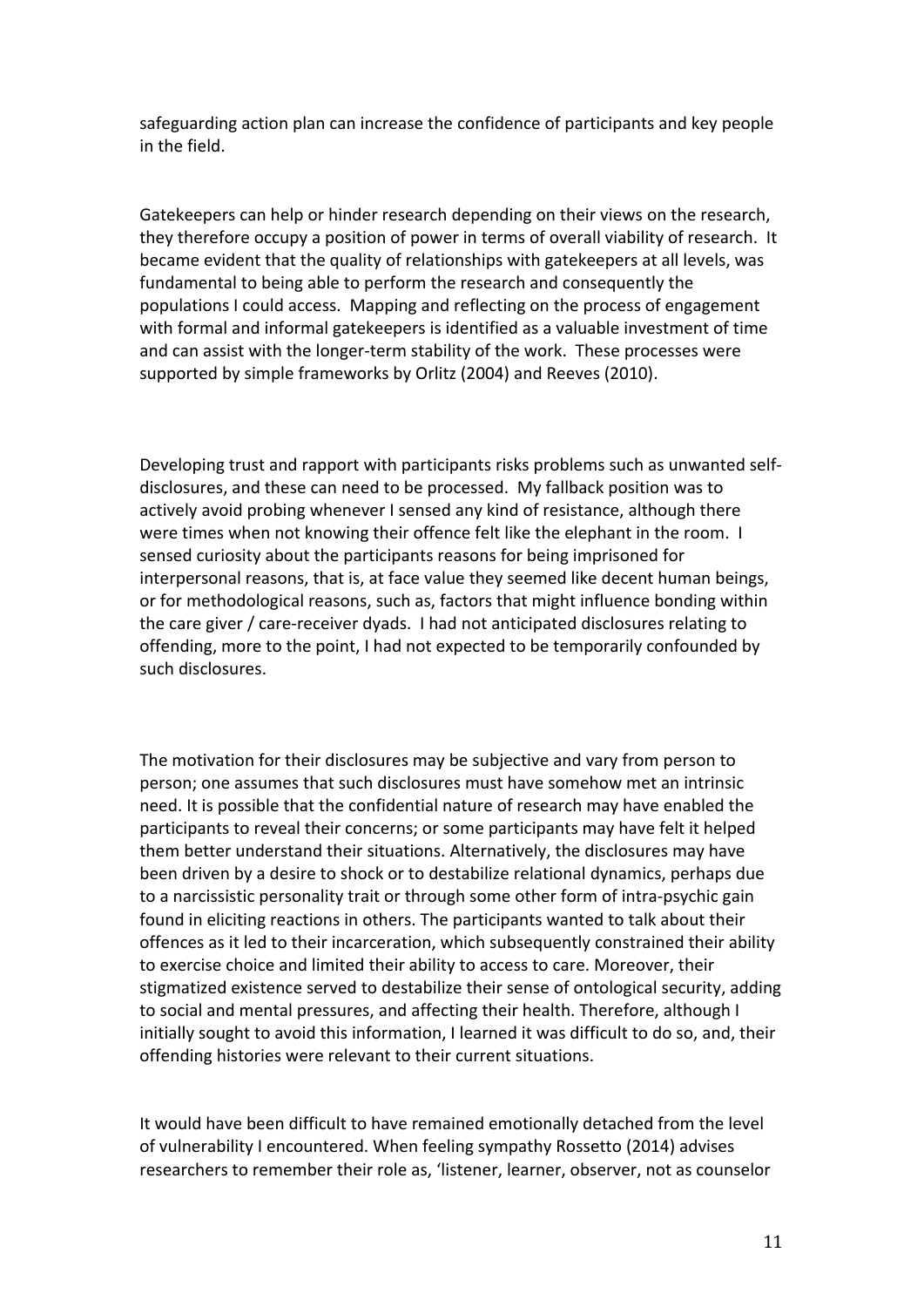or therapist'. There was some interplay between the accounts of the participants and aspects of my biographic history, leading to the need for emotional work to prevent embodied displays or reactions. I had neglected to prepare for such situations, but subsequent mental processing and reflective writing helped me to retrospectively process the dynamics.

## **Conclusion**

This paper provides a self-reflexive discussion on some aspects of my experiences as a lone researcher undertaking research with a highly vulnerable and population. By surfacing and writing about such sensitive situations, the paper makes an original contribution to the understanding of research in prisons, particularly with difficult to reach, older, male sex offenders.

Despite the challenges I was ultimately able to observe the day-to-day lives and practices of the participants, collate data and begin to build theories as to what educational processes may help to develop caregiving in this environment. I was able to perceive the older adults' situations in terms of a wider social justice issue; arguably, the process of imprisoning aged and frail individuals with minimal safeguards and care processes in place is an ethical issue in itself. The need for staff training and care giver resilience are identified as suggestions for further investigation in the wider study.

Researching social life clearly requires the embodiment and practice of highly sensitized skills and knowledge. However, it is argued that sensitive research with excluded male sex offenders is complex and requires additional preparation and reflexive consideration of ethical decision making, positioning and other methodological practices. This includes the extension of sensitized care for the participants, or it could risk damaging individuals and further increasing the stigma of the population. Of equal importance is care for the self. Researchers should actively prepare for difficult or unexpected situations and dynamics, planning for the opportunity of support with appropriately placed gatekeepers or research supervisors, complimenting this process with self-critical, reflexive writing.

#### **References**

Aday, R. and Krabill, J. (2013). Ch.7. Older and Geriatric Offenders: Critical Issues for the 21<sup>st</sup> Centuary. Ed. Gideon, L. Special Needs Offenders in Correctional Institutions. Sage, California.

Clark, H. Dyer, S. and Horwood, J. (1998). 'That Bit of Help': The Value of Low Level Preventative Services for Older People. Bristol. Policy Press.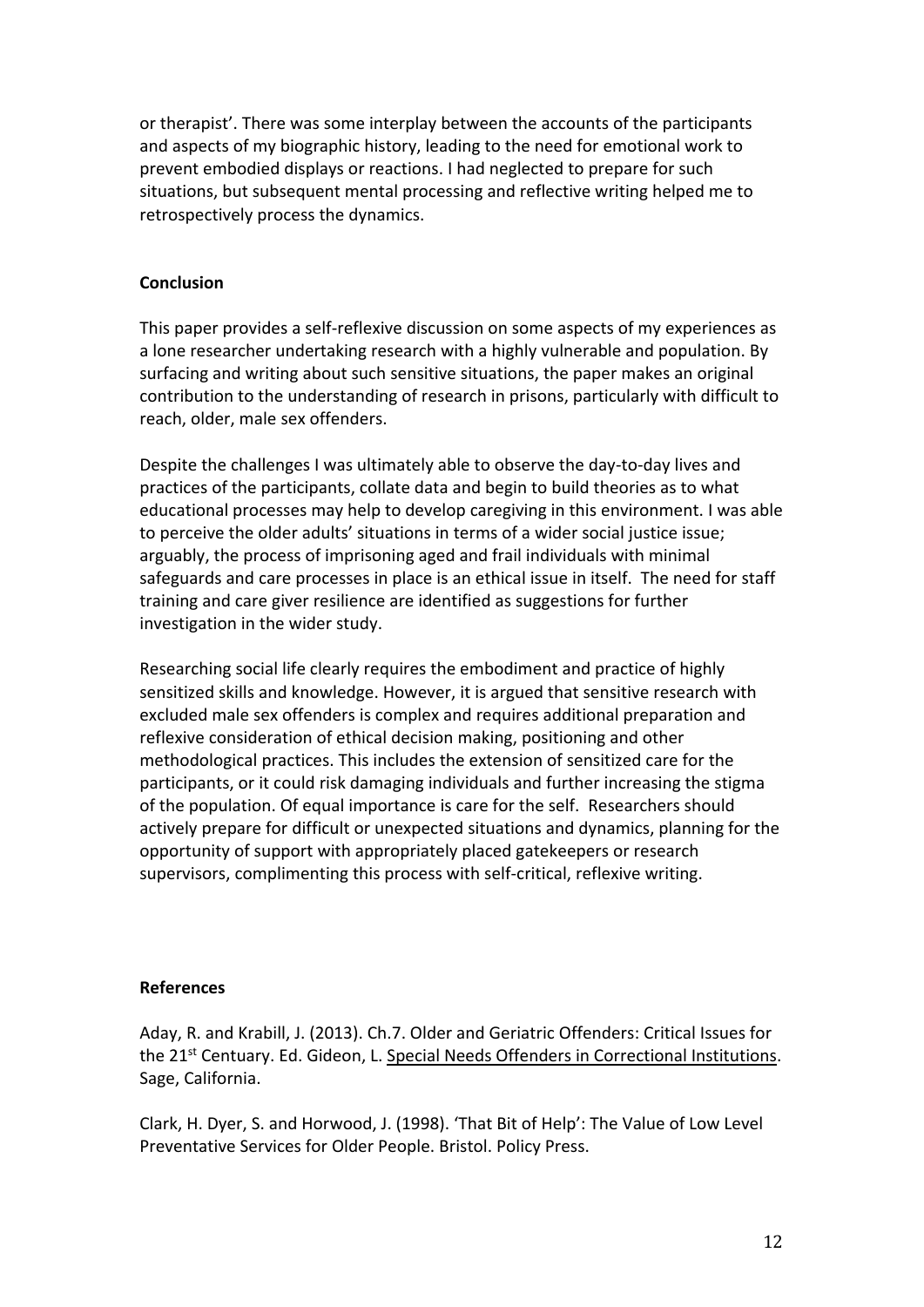Collica, K. (2013). Female Prisoners, AIDS, and Peer Programs; How Female prisoners Transform Their Lives. Springer, New York.

Cowburn, M. (2007). Men Researching Men in Prison: The Challenge for Profeminist Research. *The Howard Journal.* Vol. 46. No. 3. July.

Daly, K. (1992). 'The Fit Between Qualitative Research and Characteristics of Families'. P. 3-11. *In Qualitative methods in Family Research*. Eds Gigun, J. Daly, K. & Handel, G. Sage Publications. Newbury Park, CA.

Dickson-Swift, V. (2005). Undertaking Sensitive Health Research: The Experience of Researchers. Unpublished doctoral thesis, Department of Public health, School of Health and Environment, La Trobe University, Bendigo, Australia.

Forsyth, K. Heathcote, L. Senior, J. Malik, B. et al, (2019). Dementia and Mild Cognitive Impairment in the Prison Population of England and Wales: Identifying Individual Needs an Developing a Skilled Multi-Agency Workforce to Deliver Targeted Responsive Services. A National Institute for Health Services and Delivery Research Programme Report.

Goffman, E. (1963). Stigma: Notes on the Management of a Spoiled Identity. Englewood Cliffs, New Jersey. Prentice Hall.

Gomes, S. and Duarte, V. (2018). What About Ethics? Developing Qualitative Research in Confinement Settings. European Journal of Criminology. Sage. 1-19.

Guillemin, M. and Gillam, L. (2004). Ethics, Reflexivity and 'Ethically Important Moments' in Research. Qualitative Inquiry. 10(2): 261-280.

Ievins, A. & Crewe, B. (2015). 'Nobody's Better Than You, Nobody's Worse Than You': Moral Community Among Prisoners Convicted of Sexual Offences. *Punishment and Society.* 17(4). 482-501.

Klein, J.L. Bailey, D. J. & Sample, L.L. (2018). Researching the Registered: Challenges and Suggestions for Researchers Studying Sex offender Populations. *Criminal Justice Studies,* 31:2. 192-211.

Herzog, H. (2005). On Home Turf: Interview Location and its Social Meaning. *Qualitative Sociology* 28(1): 25-47.

Hesse-Biber, S,N. and Leavy, L.P. (2005). The Practice of Qualitative Research. Thousand Oaks, California. Sage Publications.

Her Majesty's Inspectorate of Prisons, (2018). Social Care in Prisons in England and Wales: A Thematic Review. October 2018. London. Accessed at: <https://www.justiceinspectorates.gov.uk/hmprisons/inspections/?s+older+prisoners>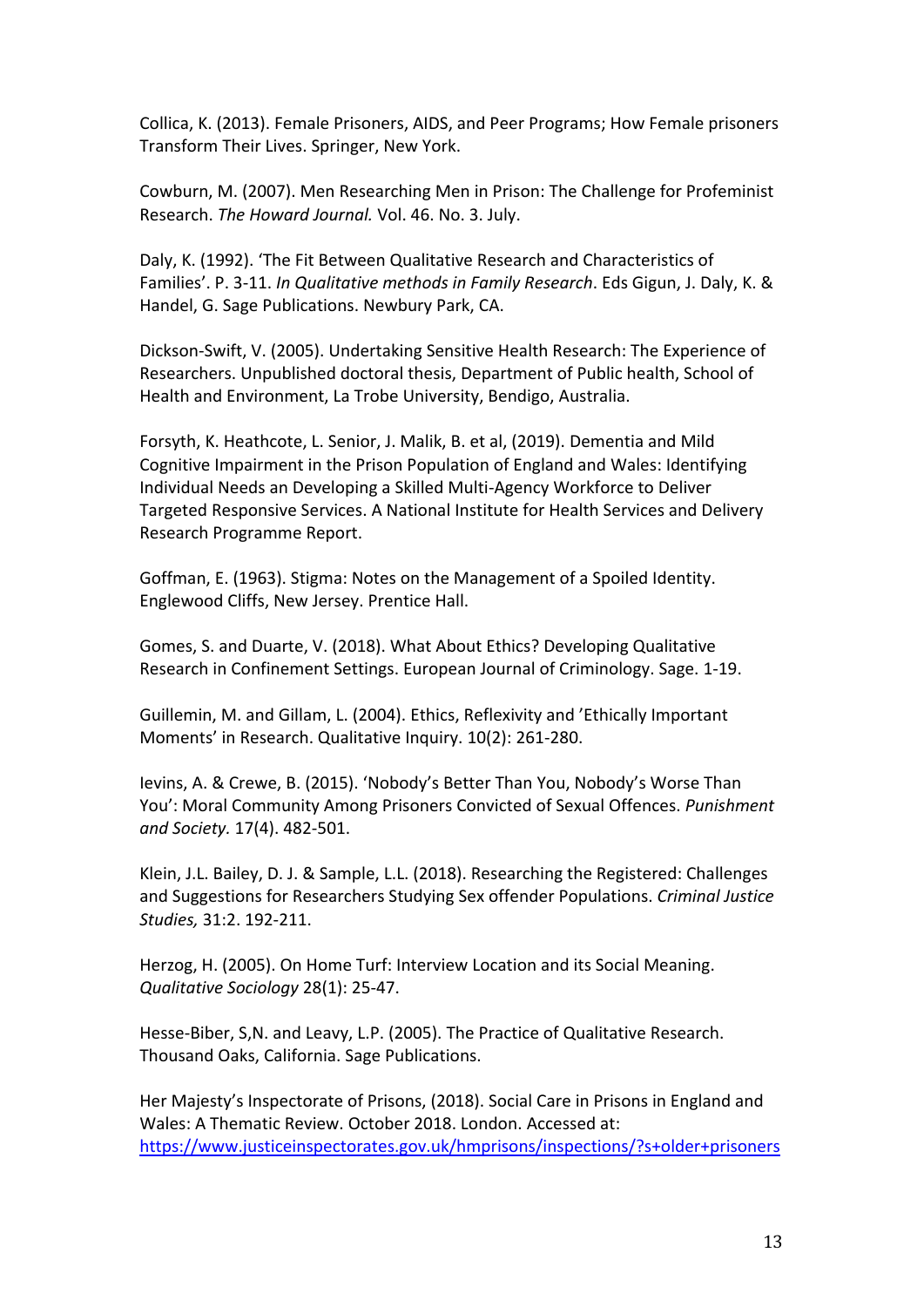Her Majesty's Inspectorate of Prisons (Scotland). (2019). Who Cares? A Thematic Study Carried Out by HMIP (Scotland).

House of Lords (2017). Written question HL3278, 2017.

Jewkes, Y. (2004). Men Behind Bars: 'Doing' Masculinity as an Adaption to Imprisonment. *Men and Masculinity.* Vol.8. No.1. 44-63.

Jewkes, Y. (2011). Auto-ethnography and Emotion as Intellectual Resources: Doing Prison Research Differently. Sage. Qualitative Inquiry 18(1) 63-75.

Lee, R.M. (1993). Doing Research on Sensitive Topics. London. Sage Publications.

Liamputtong, P. (2007). Researching the Vulnerable, A Guide to Sensitive Research Methods. London. Sage Publications.

Liebling, A. & Stanko, B. (2001). Allegiance and Ambivalence. Some Dilemmas in Researching Disorder and Violence. *The British Journal of Criminology.* Vol. 4, Iss. 3.

MacDougall, C. & Fudge, E. (2001). 'Planning and Recruiting the Sample for Focus Groups and In-depth Interviews'. *Qualitative Health Research* 11(1): 117-26.

Madriz, E.L. (1998). Using Focus Groups With Lower Socioeconomic Status Latina Women. *Qualitative Inquiry* 4(1): 114-29.

Maruna, S. & Mann, R.E. (2006). A Fundamental Attribution Error? Rethinking Cognitive Distortions. *Legal and Criminological Psychology.* 11(2), 155-177.

Miller, J.M. & Tewksbury, R. (2001). Extreme Methods: Innovative Approaches to Social Science Research. Boston. Allyn and Bacon.

Ministry of Justice, (2018). Prison Population Projections 2018 to 2023, England and Wales. National Statistics. August, 2018.

Molding Nielson, M. (2010). Pains and Possibilities in Prison: On the Use of Emotions and Positioning in Ethnographic Research. Acta Sociological. Vol.53(4): 307-322.

Morse, J.M. & Mitcham, C. (1997). 'Compathy: The Contagion of Physical Distress. *Journal of Advanced Nursing.* 26: 649-657.

Morse, J.M. (2000). Researching Illness and Injury: Methodological Considerations. *Qualitative Health Research.* 10(4): 538-46.

Mulhall, A. (2003). In the Field Notes on Observation in Qualitative Research. *Journal of Advanced Nursing.* 41(3): 306-31.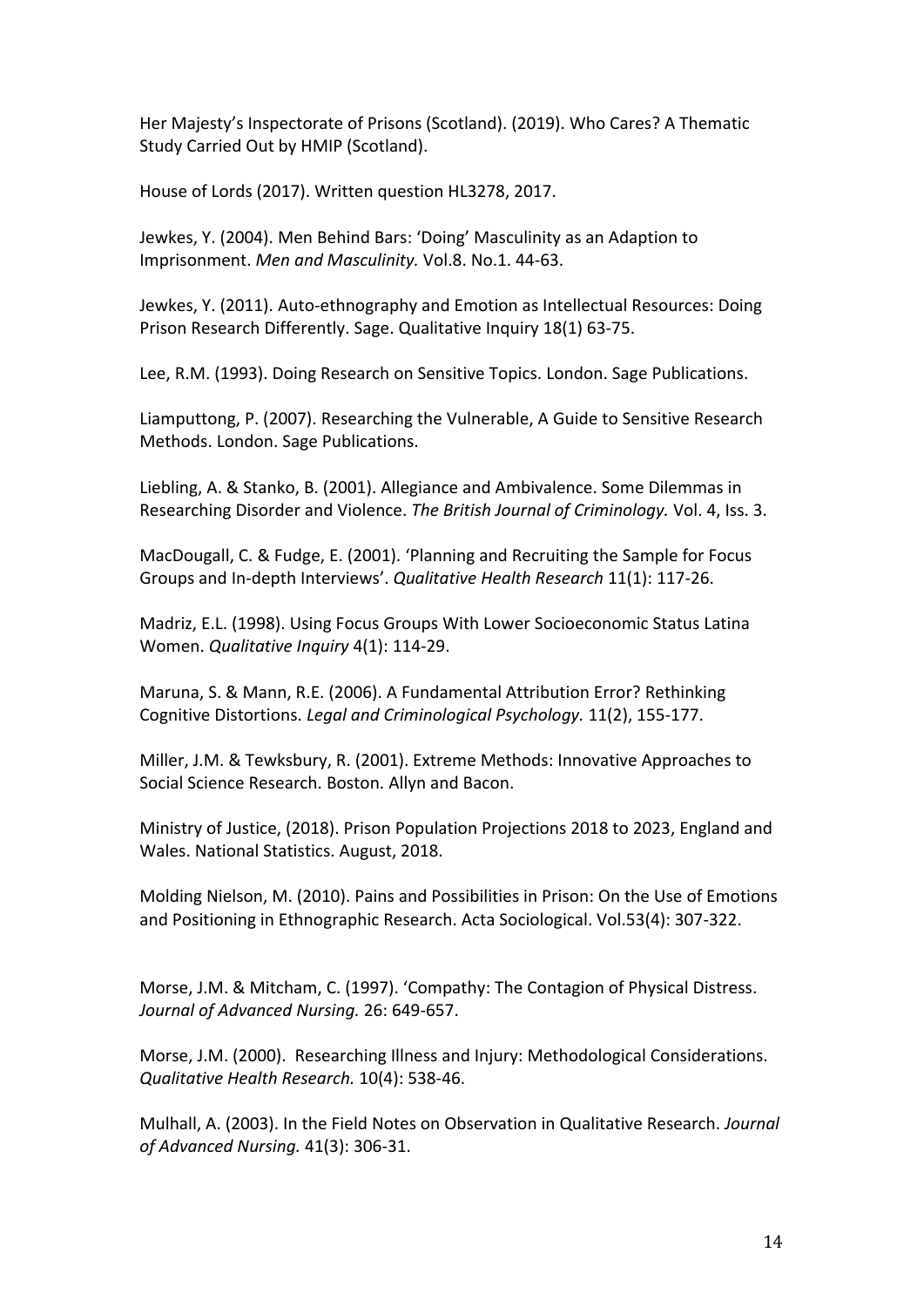O'Hara, K. Forsyth, K. Senior, J. Stevenson, C. Hayes, A. Challis, D. Shaw, J. (2015). 'Social Services Will Not Touch Us With A Barge Pole': Social Care Provision. *Journal of Forensic Psychiatry and Psychology.* 26(2), 491-513.

Orlitz Cofer, J. (1997) 'An interview with Judith Orlitz Cofer' pp 57-74. In *Speaking of the Short Story: Interviews with Contemporary Writers*. Eds Iftekharuddin, F. Rohrberger, M. & Jackson, M. L. MS. University of Mississippi Press.

Prisons and Probation Ombudsman, (2017). Prison and Probation Ombudsman Independent Investigations. Learning From PPO Investigations: Older Prisoners. London. Crown Copyright.

Reeves, C. (2010). A Difficult Negotiation: Fieldwork Relations With Gatekeepers. *Qualitative Research*. Sage. 10 (3) pp. 315-331.

Riccardelli, R. (2014). Coping Strategies: Investigating How Male Prisoners Manage the Threat of Victimization in Federal Prisons. *The Prison Journal.* Vol. 94(4). 411- 434.

Riccardelli, R. & Spencer, D. (2014). Exposing 'Sex' Offenders. Precarity, Abjection and Violence in the Canadian Federal Prison System. *British Journal of Criminology*. 54. 428-448.

Rossetto, R. (2014). Qualitative Research Interviews. Assessing the Therapeutic Value and Challenges. *Journal of Social and Personal Relationships*. 31 (4). 482-489.

Sabo, D. Kupers, T. & London, W. (2001). Prison Masculinities. Philadelphia. Temple University Press.

Stone, T. H. (2003). The Invisible Vulnerable: The Economically and Educationally Disadvantaged Subjects of Clinical Research. *The Journal of Law, Medicine and Ethics.*  31(1): 149-53.

Stewart, W. (2018). 'What Does the Implementation of Peer Care Training in a U.K. Prison Reveal About Prisoner Engagement in Peer Caregiving?' Journal of Forensic Nursing. Vol. 14. No. 1. 18-26.

Sykes, G. M. & Matza, D. (1957). 'Techniques of Neutralisation: A Theory of Delinquency'. American Sociological Review. 22 (6): 664-670.

Tewksbury, R. & Gagne, P. (2001). Assumed and Presumed Identities: Problems of Self-Presentation in Field Research. (Eds) Miller, J.M. and Tewksbury, R. (2001). *Extreme Methods: Innovative Approaches to Social Science Research.* Boston. Allyn and Bacon.

Tolson, D. & Klien, J.L. (2015). Registration, Registry restrictions and Community Notification: A Social Capital Perspective on the Isolation of Registered Sex Offenders